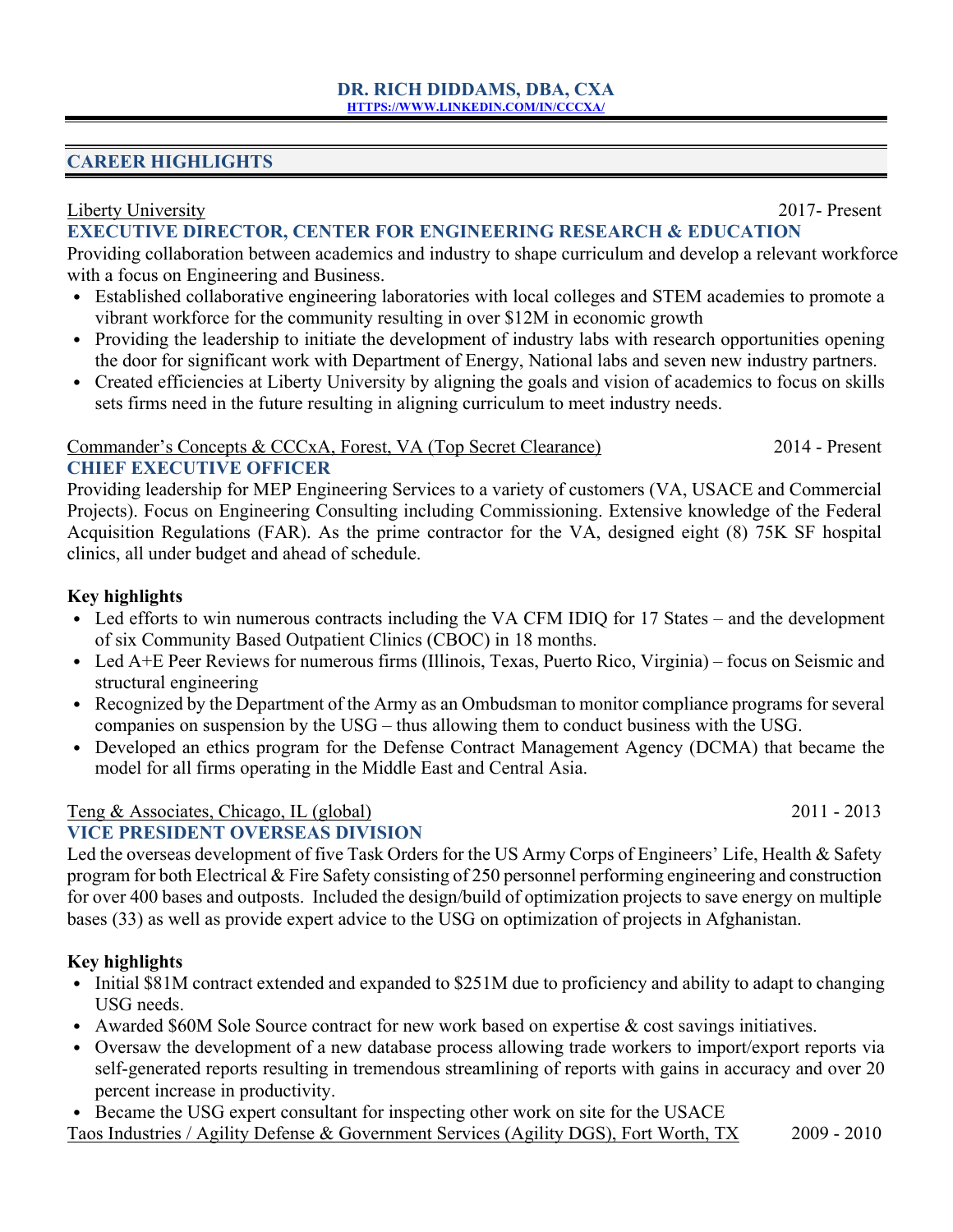# **DIRECTOR OF LOGISTICS & PROGRAM MANAGER – LOGCAP IV**

Heightened the competitive advantage for Agility DGS in the partnership with DynCorp & CH2M Hill across 200,000 military/coalition personnel by translating complicated technical strategies, designs, & services into winning proposals including the success of a \$1.3B project in southern Afghanistan. Concurrently led proposal development for logistics support in contingency settings in the Middle East & Central Asia & launched Agility DGS to obtain approved systems for business (DCAA).

# **Key highlights**

- Oversaw the negotiation to obtain & implement the modernized processing & design of a Warehouse & Transportation Management Program that resulted in instant material/equipment tracking in hostile countries resulting in no loss of life, injuries or thefts during performance period.
- Oversaw the Contracting Compliance section involving multiple Task Orders having direct liaison with DLA and representative for Agility. Notable presence with DCMA & DCAA auditors resulted in maintaining approved accounting system & designation as 'Low Risk' for all contracts.
- Examined strategic solutions & led the Afghanistan Team toward a successful outcome during the building & equipping of four 1,100 personnel camps for deploying Marines ahead of schedule in a hostile country.
- Concurrent assignment as the Director of Logistics; netting \$15.7M in petitioning government for Requests for Equitable Adjustments (REA) in first year and \$83M in new business.

### Science Application International Corporation (SAIC)/Joint IED Defeat Organization, Washington, DC 2009 **SENIOR OPERATIONS DIRECTOR**

Combined leadership skills, experience, & knowledge to ensure alignment with corporate objectives during the preparation of budget forecasts, implementation strategies, resource allocation, & timelines for the Defense Department's quadrennial review on Asymmetrical Warfare.

## **Key highlights**

- Recognized by Joint Forces Commander's & the Secretary of Defense after successfully synergizing crossfunctional government agencies with the Joint Staff & leading the production of Counter IED doctrines & standards for real-time use in the Middle East & Central Asia. As a direct result of these efforts, the program transferred to the Joint Staff from the Department of Army for cross service integration.
- Effectively minimized risk & exposure through the expert direction of Combatant Commands & the Joint staff during analysis of threat mitigation measures based on fiscal constraints.
- Recognized by the Department of the Army for leadership during the planning & implementation of parameters, timelines, & resources for quadrennial review on Asymmetrical Warfare. Role included drafts of budget resolutions for testimony by General Mattis to the Senate Armed Service Committee.

### Kellogg Brown & Root (KBR), Middle East & Central Asia 2006 – 2009

# **DEPUTY PROGRAM MANAGER, CHIEF OF STAFF, DIRECTOR OF OPERATIONS**

Defined the tactical and operational realm of performance measurement with value creation strategies in government awards and business development. Translated values into action while representing the Senior Leadership Team, through leadership and statistical analysis in supply chain, communications, and support of 200,000 military/coalition personnel, 52,000 employees in eight countries across 70 locations. Directed the activities of 16 LOGCAP III Project Managers in the Middle East & Central Asia and oversaw the development of a detailed security plans, publication and training programs still being used today.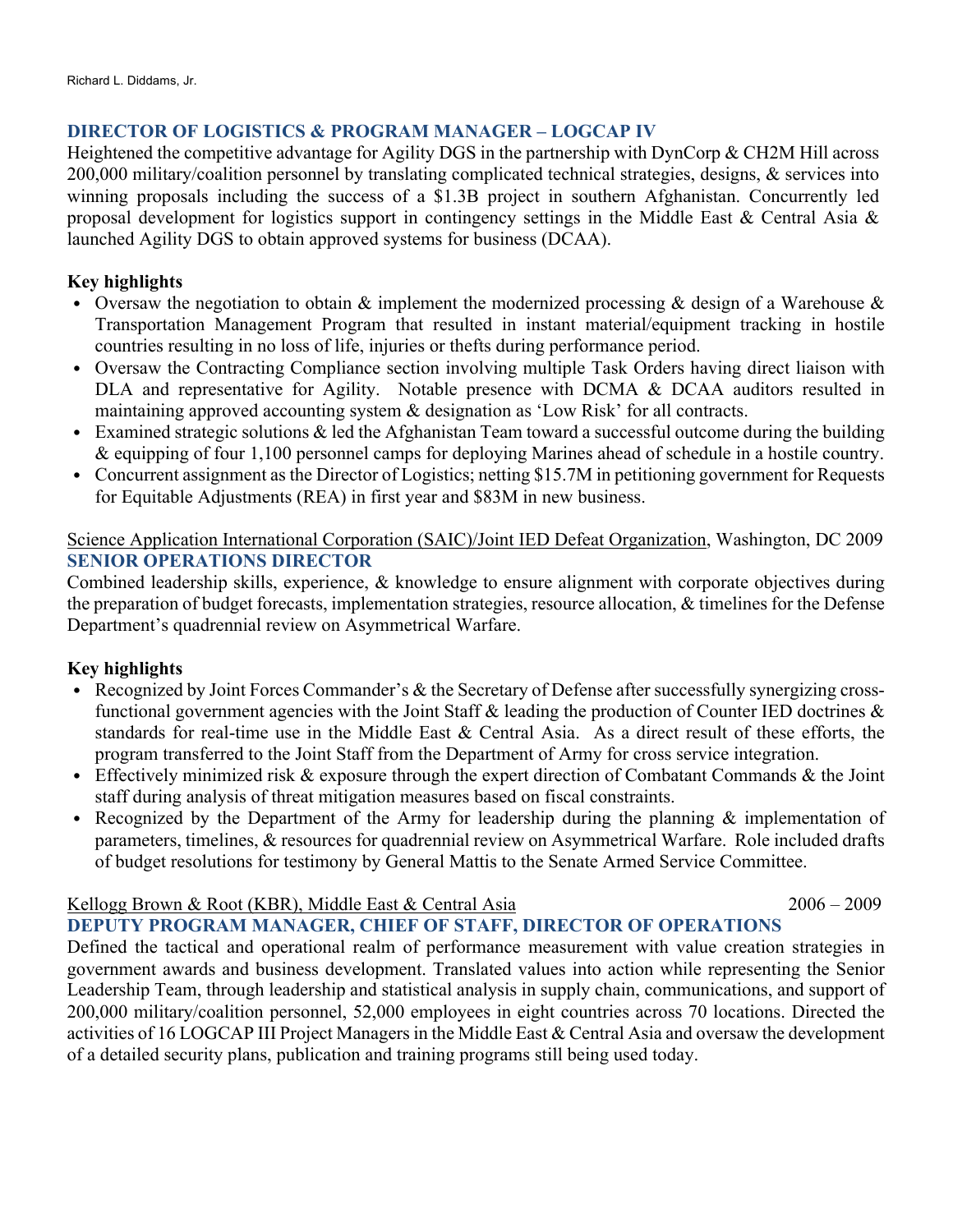## **Key highlights**

- Effectively aligned corporate objectives with project requirements to successfully transition from LOGCAP III, a Cost Plus Award Fee contract valued at more than \$31B to the LOGCAP IV, a Multiple Award Task Order.
- As Director of Operations for Central Asia and the Middle East was solely responsible for spearhead the establishment of a unified directorship for the engineering services in seven Middle Eastern/Central Asian countries comprised of over 20,000 civilians working for KBR & Halliburton on US Government contracts. Decreased processing time for projects by over 70 percent during tenure and established the highest safety rating possible for Defense Based Act (DBA) Insurance during project.
- As the Project Manager for the largest geographic project in western Iraq, drove effective operational & strategic decision-making & guidance that led to performance ratings of "Excellent" by Defense Contract Management Agency on government-directed Performance Evaluation Boards.
- Performed broad-based, structured reviews & vulnerability assessments to fully understand the range of disaster scenarios, & assembled Crisis Action teams for hostile/non-hostile responses.
- Spearheaded the start-up  $\&$  implantation for TF SAFE (in response to Electrical Issues in theater) resulting in a re-design of priorities & implementation of metrics to measure progress in achieving both compliance & safeguarding USG forces & Civilians. Provided validation process for workers skill levels & established a training center focused on training, validation & remediation of skills.

# Shaw Stone & Webster / Jubail, Kingdom of Saudi Arabia 2005 – 2006

### **DIRECTOR OF SECURITY / BUSINESS DEVELOPMENT**

Created a global core competency of strategic perspectives that enabled the organization to think globally through the expert management of 64 direct reports in a \$980M SHARQ Expansion Project with 4,000 employees from 10+ countries. Oversaw the startup of three new petro-chemical projects in Saudi Arabia. Optimized long-term business development initiatives through new business opportunities, institution of regional strategies, & overseeing proposal development.

## **Key highlights**

- Promoted a safety culture that strengthened organization effectiveness by authoring a meticulous evacuation plan for 12,000 Shaw employees in Central Asia that was adopted company-wide.
- Developed the security plan for the Middle East & Central Asia that led to no injuries or fatalities despite three terrorist attacks on Saudi facilities.

# **MILITARY HIGHLIGHTS – MARINE OFFICER, DECORATED FOR VALOR**

US Marine Corps, Washington, DC 2004 – 2005

**DEPUTY TO VICE CHAIRMAN, JOINT CHIEF OF STAFF (GENERAL PACE)**

Key point of contact with US political leaders, foreign dignitaries, & diplomats involved with the counsel on national security objectives. Primary spokesperson for all internal security inquiries (CIA, FBI, DHS, & J-3, J-5, J-34)

## **Key highlights**

- Chosen for fellowship in the Center for Strategic & International Studies (CSIS).
- Examined classified/non-classified communiqué & defined prioritization of action items for the Chairman of Joint Chief of Staff & National Security Council.
- Provided bi-weekly military security reports  $\&$  analysis to the President of the United States  $\&$  National Security Council.